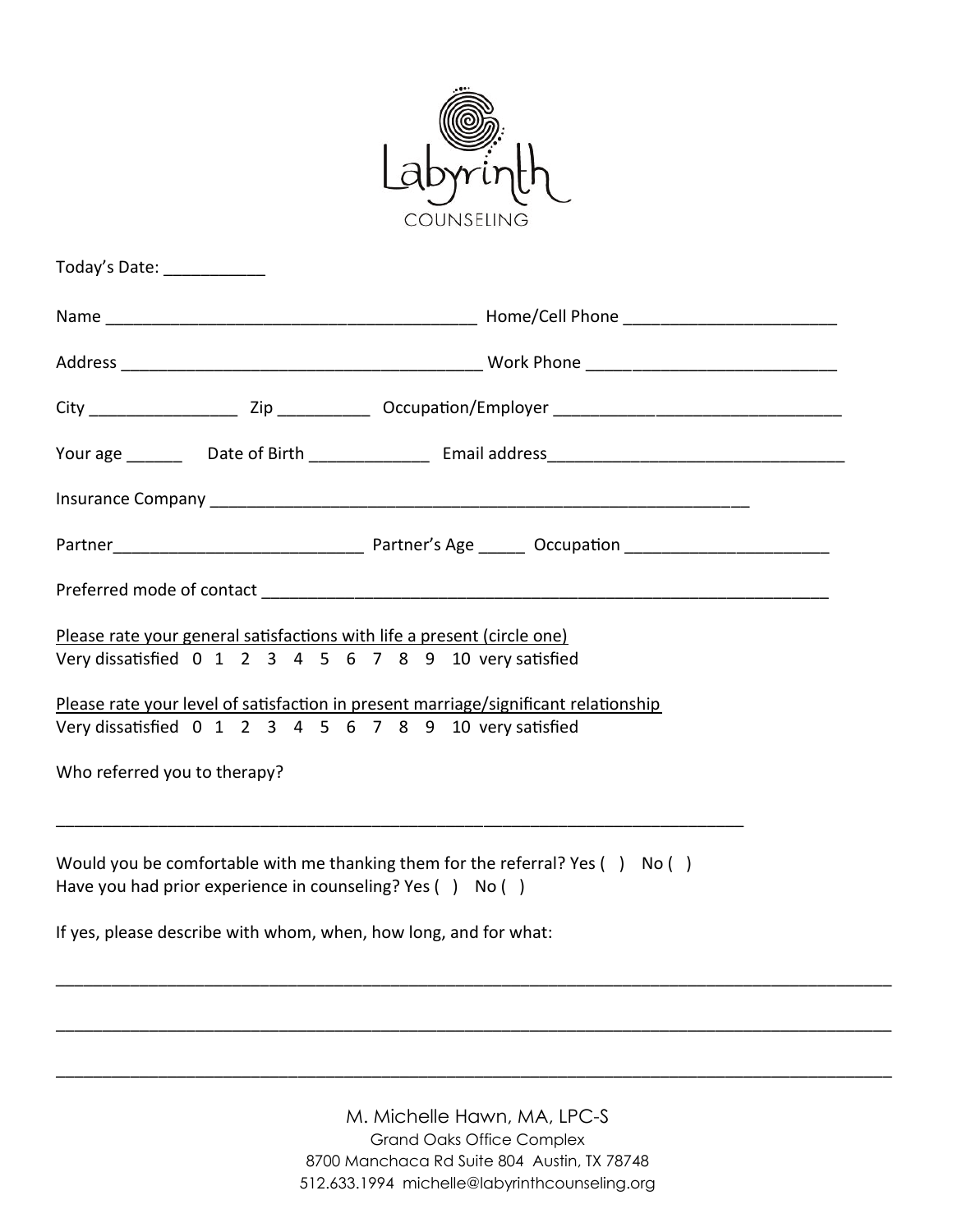What are three significant problems you face currently?

| Is there anything in particular that you want the therapist to know about your situation?      |  |
|------------------------------------------------------------------------------------------------|--|
|                                                                                                |  |
|                                                                                                |  |
| Present Marriage (or significant relationship)                                                 |  |
| Years known each other _______ Years married ______ Date married _______________               |  |
| Children of this marriage (names/ages) Step children (names/ages)                              |  |
|                                                                                                |  |
|                                                                                                |  |
|                                                                                                |  |
|                                                                                                |  |
| Have you been married before? ____________                                                     |  |
| If one or more prior marriage(s, please list below (use back of page if more space is needed): |  |
|                                                                                                |  |
|                                                                                                |  |
|                                                                                                |  |
|                                                                                                |  |
|                                                                                                |  |

M. Michelle Hawn, MA, LPC-S **Grand Oaks Office Complex** 8700 Manchaca Rd Suite 804 Austin, TX 78748 512.633.1994 michelle@labyrinthcounseling.org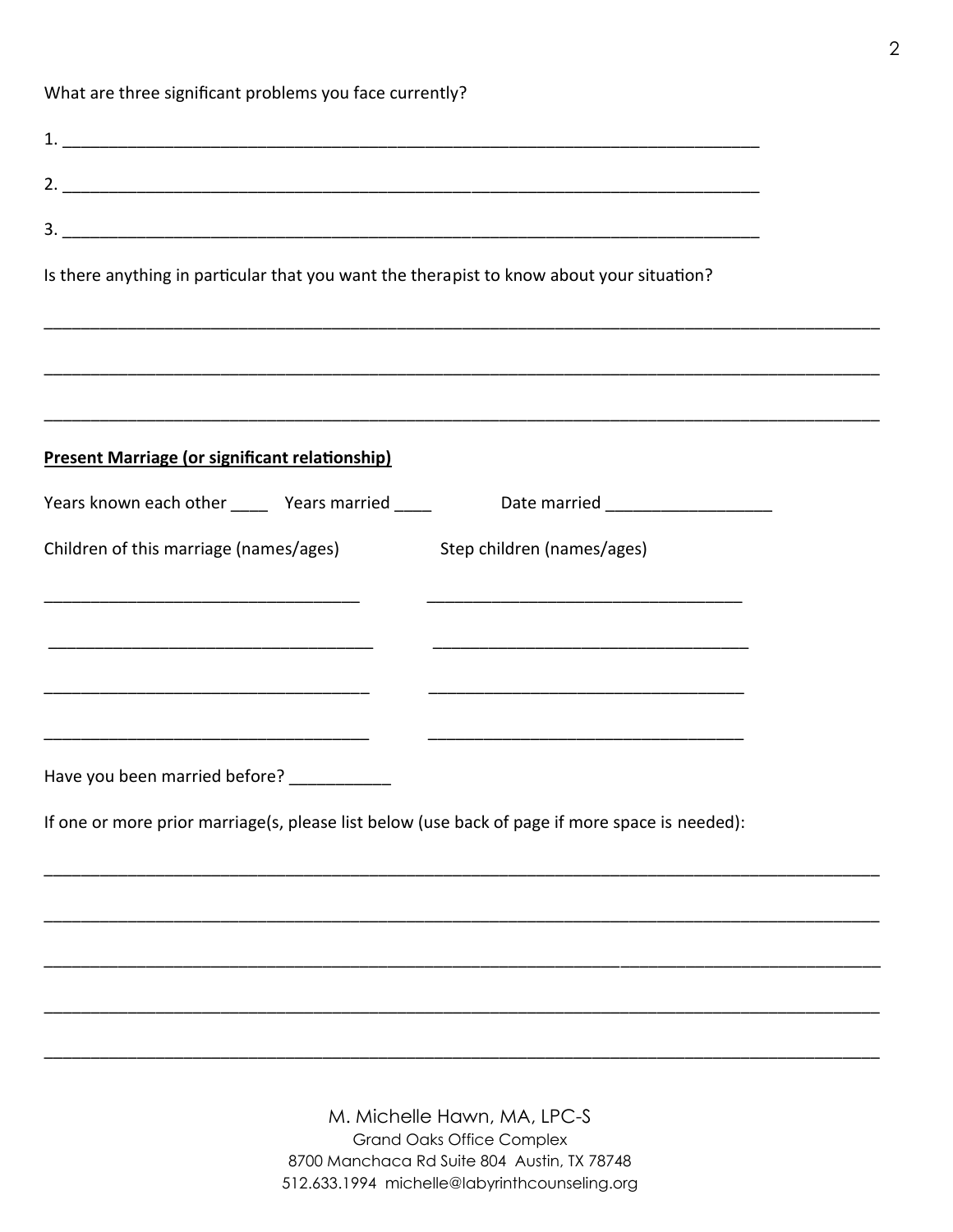## **Family of Origin (Parents & Siblings)**

| Parents still together ________ Divorced ___________ Remarried ___________                                                                                                                                                           |          |
|--------------------------------------------------------------------------------------------------------------------------------------------------------------------------------------------------------------------------------------|----------|
|                                                                                                                                                                                                                                      |          |
|                                                                                                                                                                                                                                      |          |
|                                                                                                                                                                                                                                      |          |
|                                                                                                                                                                                                                                      |          |
| <b>Brothers &amp; Sisters Age Marital Status Coccupation</b>                                                                                                                                                                         | Location |
| <u> 1980 - Jan Stein Stein Stein Stein Stein Stein Stein Stein Stein Stein Stein Stein Stein Stein Stein Stein Stein Stein Stein Stein Stein Stein Stein Stein Stein Stein Stein Stein Stein Stein Stein Stein Stein Stein Stein</u> |          |
|                                                                                                                                                                                                                                      |          |
|                                                                                                                                                                                                                                      |          |
|                                                                                                                                                                                                                                      |          |
| <b>Extended and Immediate Family History (please check those which apply and to whom</b>                                                                                                                                             |          |
| Divorce _____ Alcohol/substance abuse ____ Physical abuse ____ Sexual abuse ____<br>Depression _____ Anxiety ____ Suicide ____ Mental illness ____                                                                                   |          |
| To whom does this apply?                                                                                                                                                                                                             |          |
| <b>Current/Recent Mood (general state lately)</b>                                                                                                                                                                                    |          |
| Anxiety ___ Fear ___ Sadness ___ Grief ___ Anger ___ Irritability ___                                                                                                                                                                |          |
| Happy Impatient Calm Numb                                                                                                                                                                                                            |          |
| Any changes or concerns involving the following? (Please check those which apply)                                                                                                                                                    |          |
| Finances Legal Matters Work/Job Education/School Moving Marital Status                                                                                                                                                               |          |
| Parenting ____ Concentration ____ Memory ____ Energy ____ Health/Illness ____ Surgery/Injury ___                                                                                                                                     |          |
| Grief/Loss Addition of a Family Member ____ Family Member Leaving Home ___ Sexual Activity ___                                                                                                                                       |          |
| Sleep Habits ____ Eating Habits ____ Caffeine Intake ____ Tobacco Use ____ Alcohol Use ____ Drug Use ___                                                                                                                             |          |
| M. Michelle Hawn, MA, LPC-S                                                                                                                                                                                                          |          |
| <b>Grand Oaks Office Complex</b><br>8700 Manchaca Rd Suite 804 Austin, TX 78748                                                                                                                                                      |          |
|                                                                                                                                                                                                                                      |          |

512.633.1994 michelle@labyrinthcounseling.org